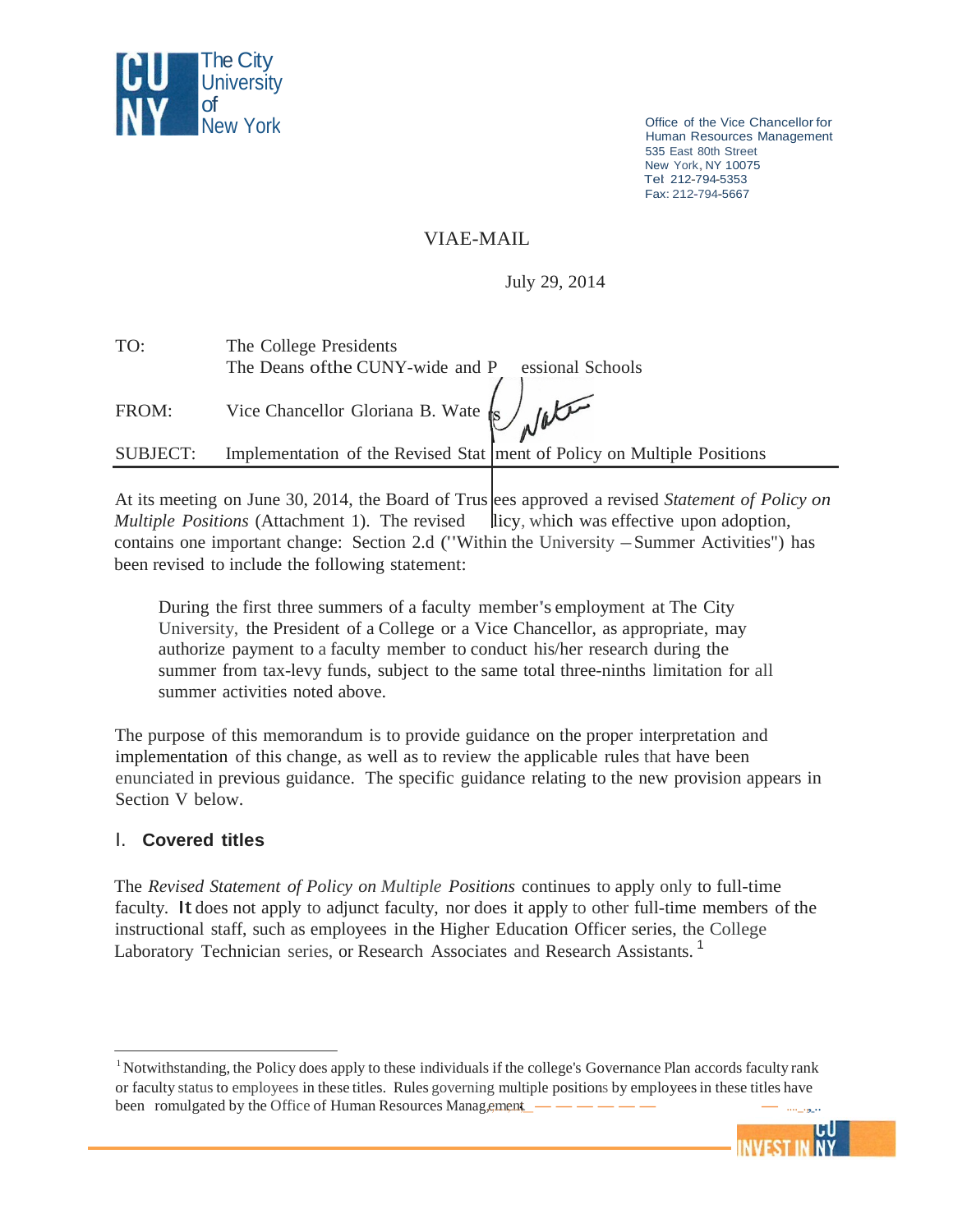## II. **Employment, consultative, or other work outside the University**

Faculty members who wish to engage in outside employment, consultative work, or other work must receive prior approval. The faculty member must provide to the Department Personnel and Budget Committee the following information:

- His/her total academic commitment,
- The proposed employment, consultative or other work and
- Information regarding previously approved outside employment.

If the Department Personnel and Budget Committee approves the requested employment, consultative work or other work, the Department Chairperson must determine the amount of time that the faculty member may expend on the activity, subject to review by the President. In no event may the amount of time spent on such outside employment, consultative work or other work exceed an average of one day per week *(i.e.,*seven hours) or its equivalent during the academic year.

Section 2.a requires that a faculty member who engages in work external to the University include within any written agreement with a third party governing such arrangement the following five (5) principles: (a) the faculty member is serving in his or her individual capacity and not on behalf of the University, and the University's name may not be used in connection with the faculty member's services without the written permission of the University; (b) the faculty member's primary employment responsibility is to the University and he or she is bound by the University's policies, including those related to external work; (c) in executing the external work the faculty member may not make substantial use of the University's resources without the written permission of the University; (d) no relationship or agreement between the faculty member and the third party may grant rights to intellectual property owned by the University and/or the Research Foundation without their written authorization; and (e) the third party may not restrict the faculty member's ability to engage in research as an employee of the University, limit his or her ability to publish work generated at or on behalf of the University, or infringe on the faculty member's academic freedom.

## **Ill. Overload Teaching within the University**

When a college wishes to engage the services of a full-time faculty member of another college, the principal academic or administrative officer of the requesting college must make a request and receive approval from the principal academic officer or administrative officer of the other college. To the extent possible, these requests should be achieved through an exchange of services or by budgetary interchange and should not result in additional academic workload or additional remuneration for the faculty member. However, the President or the Chancellor may approve variations from this norm.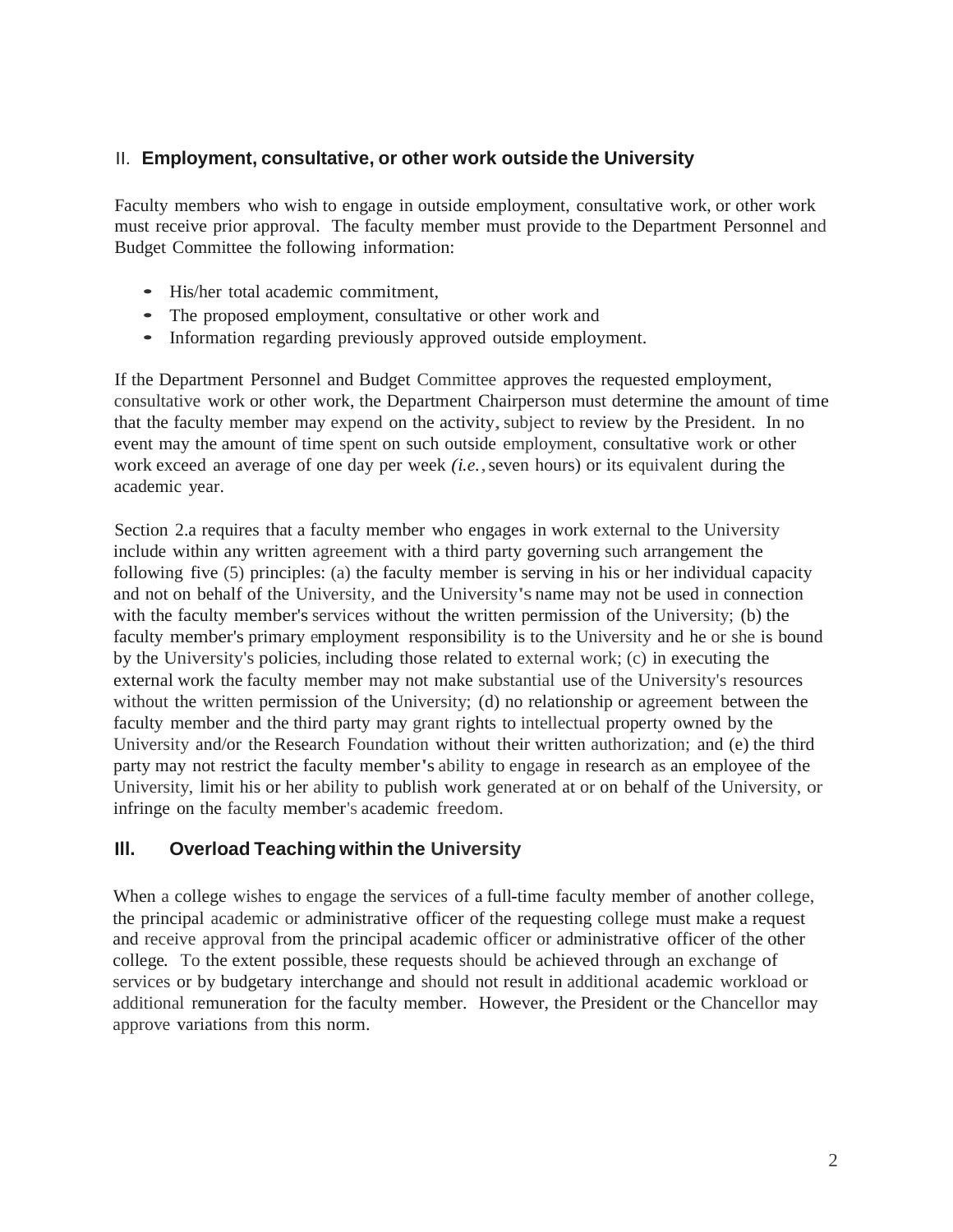The policy makes important distinctions between the opportunities to work overload assignments<sup>2</sup> applicable to full-time non-tenure-track faculty and tenured faculty, on the one hand, and to full-time, non-tenured, tenure-track faculty, on the other.

## **A. Full-time non-tenure-track faculty and tenured faculty**

Section 2.b permits full-time non-tenure-track faculty, including Instructors and Lecturers, and tenured faculty to be eligible for overload assignments. The general rule is that such faculty may be assigned up to a maximum of eight (8) total classroom contact hours over the fall semester and the spring semester. In addition, such faculty may be assigned up to an additional six (6) classroom contact hours during the academic year in courses that are offered: (a) during the winter session; (b) exclusively on Saturdays or Sundays; or (c) as part of on-line degree programs.

# **B. Full-time non-tenured tenure-track faculty**

Section 2.b.4 prohibits overload teaching assignments for full-time non-tenured tenure-track faculty, except where the faculty member is not currently using the contractually-mandated research reassigned time, and then only with the special permission of the Chancellor or the appropriate President.

# IV. **Overload non-teaching assignments within the University during the academic year**

As a general rule, faculty may not receive extra compensation during the academic year for research, consulting, or any other employment with The City University or any of its affiliated organizations, regardless of the source of the funds. Grant funds may be used during the academic year to compensate the college for reassigned time to facilitate the faculty member's research during the academic year. The exception to this rule for teaching overloads is covered in Section III supra.

In addition,where special circumstances of an urgently needed short-term administrative and/or service assignment exist, a President or Vice Chancellor may authorize specific additional compensation to compensate a faculty member whose services are required as an overload. These assignments are limited to 150 hours per semester at the non-teaching hourly rate, or a total of 300 hours for the entire academic year. 3 Although all full-time faculty may be considered for such assignments, the assignment of a non-tenured tenure track faculty member is discouraged and may only be approved in exceptional circumstances and then only during a semester when that faculty member is not using contractually-mandated reassigned time.

 $2^2$ An overload assignment is a teaching assignment in excess of the full-time, non-tenure-track or tenured faculty member's contractual teaching workload as set forth in the current collective bargaining agreement.<br><sup>3</sup> Teaching overload assignments and non-teaching overload assignments must be aggregated pursuant to a formula

to determine the maximum number of extra hours that may be worked. See Section VII infra.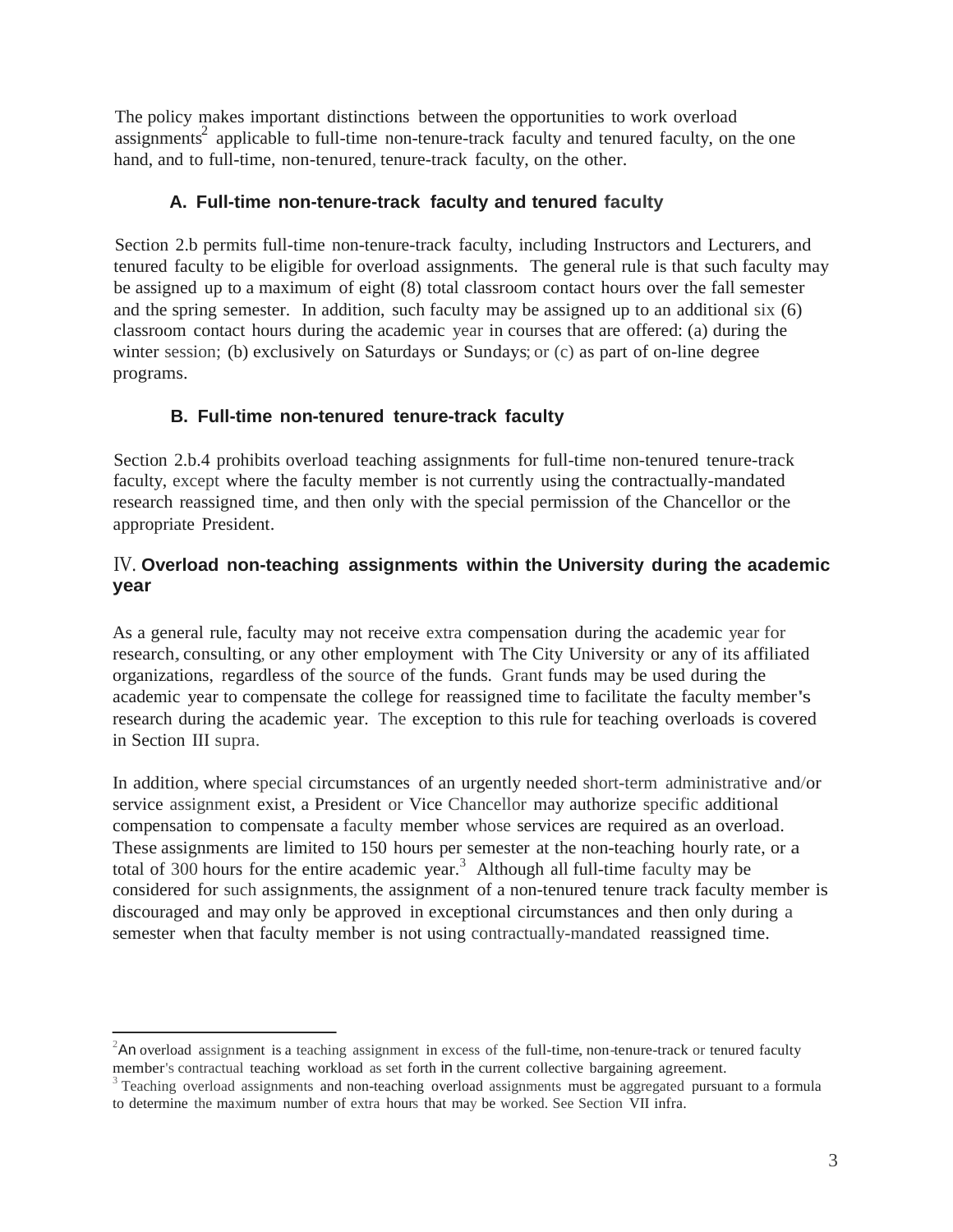#### **V. Summer Activities**

Sections 2.d and 5 concern faculty assignments during the summer annual leave period. The new language in Section 2.d, adopted by the Board at its June 30, 2014 meeting, provides an opportunity for a President or a Vice Chancellor, as appropriate, in his/her discretion to authorize tax-levy compensation during the summer to support a faculty member's research during the first three summers of a faculty member's appointment to the University. The impetus for this provision is to augment the University's ability to recruit and retain faculty with promising research capabilities, particularly, although not exclusively, in the STEM disciplines. This taxlevy research compensation is subject to the same limitations as other summer activities, as detailed below. The payment mechanism is the same as the payment mechanism for grant- funded research activity over the summer.

All of the provisions in Section 2.d are predicated upon the presumption that the faculty member has the summer annual leave period prescribed by the collective bargaining agreement for teaching faculty. Special consideration, therefore, must be given to harmonize the new provision with the contractual working conditions of librarians because, unlike teaching faculty, they earn between 20 and 30 annual leave days per year that can be scheduled throughout the year. In addition, a limited number of Library Reassignment Leaves with pay of up to five weeks duration are available to librarians. Therefore, it is possible for a librarian, with appropriate supervisory permission, to schedule annual leave during the summer months and also to receive one of the limited Library Reassignment Leaves during the summer months. In such a case, a librarian could be eligible for a pro-rata amount of tax-levy research support compensation during a block of annual leave scheduled in the summer and/or a Library Reassignment Leave, if approved, provided that a President or a Vice Chancellor, in his/her discretion, were to authorize the funding.

Summer tax-levy research compensation is provided at the discretion of the President or a Vice Chancellor, as appropriate: There is no application process. A faculty member who is designated to receive tax-levy summer research compensation must provide the President or the Vice Chancellor, a description of the research that will be conducted during the summer prior to commencement ofthe research. By the end of September, the faculty member must provide a report regarding the progress that was made on the research during the summer.

Aside from the new language, the provision of Sections 2.d and 5 continue as previously. The mechanisms for payment remain the same: for teaching, faculty are compensated using the appropriate contractual hourly teaching rate; for non-teaching assignments, faculty are compensated using the appropriate contractual hourly non-teaching rate (supported by timesheets); for service during the summer as department chair, faculty are compensated using the contractual formula;for work on <sup>a</sup> grant administered by the Research Foundation, faculty are compensated based upon the percentage of annual salary they devote to the grant (typically one-ninth, two-ninths, or three-ninths). In total all such summer activities continue to be limited to three-ninths (3/9ths) ofthe faculty member's full-time CUNY salary. There are additional restrictions where it is anticipated that the faculty member will devote 100% of effort to the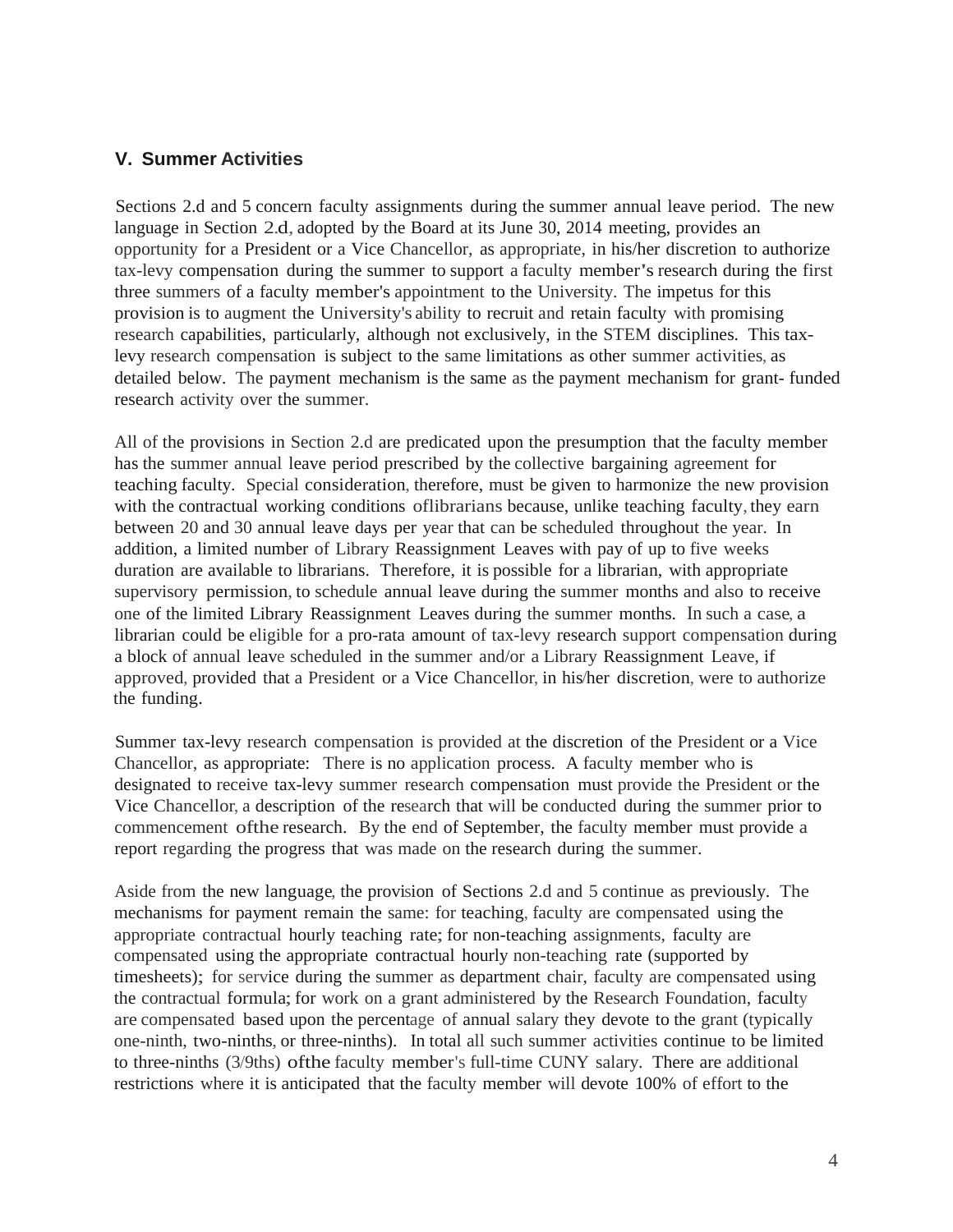activity during a particular period oftime. For example, if a faculty member is reimbursed oneninth of annual salary from a grant for work in the month of July, that is an indication that he/she is devoting 100% of effort in July to the grant. Therefore, he/she would not generally be eligible for any other assignment during the month of July. Similar considerations apply to payment as a Summer Chairperson. Faculty members are required to submit the Summer Assignments Reporting Form (Attachment 2) that details his/her proposed summer activities in advance of participating in them to ensure that the three-ninths maximum is not exceeded. There is one exception to the 3/9ths rule: a college foundation may pay faculty for research or additional work during the summer, in an amount that will cause the 3/9ths limitation to be exceeded, when three conditions are met: (a) such payment is consistent with the applicable college foundation's rules; (b) the circumstances surrounding such payment have been rigorously documented and justified; and (c) such payment has been approved by the Chancellor or the appropriate President. When the faculty member receiving such additional compensation from the college foundation is also working on a grant administered by the Research Foundation, the faculty member must consult with the Research Foundation to ensure that the additional compensation does not violate the terms of the grant. A copy of the Multiple Position Policy Summer Calculator accompanies this e-mail.

## **VI. Faculty on Leave**

Section 3 clarifies the University's policy on employment by faculty on approved leaves. When faculty members are granted leaves of absence, they are expected to devote their time and energy to the purposes for which the leave is granted. Thus, as <sup>a</sup> general rule, employment within or outside of the University during leaves of absence is prohibited, unless such involvement is integral to the purpose for which the leave is granted. Employment either within or outside of the University during a leave of absence requires the approval of the President. Notwithstanding the foregoing, faculty on Travia Leave may be employed outside the University with prior notice to the President, provided that they agree, in writing, to an irrevocable commitment to retire at the end ofTravia Leave. Section 3 also makes clear that, for multiple position purposes, Fellowship Leaves and Scholar Incentive Awards will cover periods within the boundaries of the academic year but not the summer annual leave period.

#### **VII. Multiple extra involvement**

Section 4 provides guidance on how to calculate the maximum hours of combined teaching and non-teaching overload assignments that may be made available to a faculty member, assuming compliance with the requisite justifications set forth in the revised policy. To that end, from the beginning of the fall semester until the day after spring commencement, for full-time non-tenuretrack and tenured faculty, the total extra involvement cannot exceed <sup>14</sup> classroom contact hours of extra teaching (as set forth in Section 2.b.2 and 2.b.3 combined), <sup>a</sup> total of210 "clock"hours, or 300 hours of extra consultation or non-teaching adjunct work (as set forth in Section 2.c), or a proportional combination of these two types of activities. The formula for determining how many hours of a non-teaching assignment are available is the following: The maximum number of teaching "clock" hours minus the actual number of teaching hours performed during the academic year divided by .6. For example, a faculty member who is assigned 12 classroom contact hours during the academic year would work 180 hours teaching (12 times 15), and would